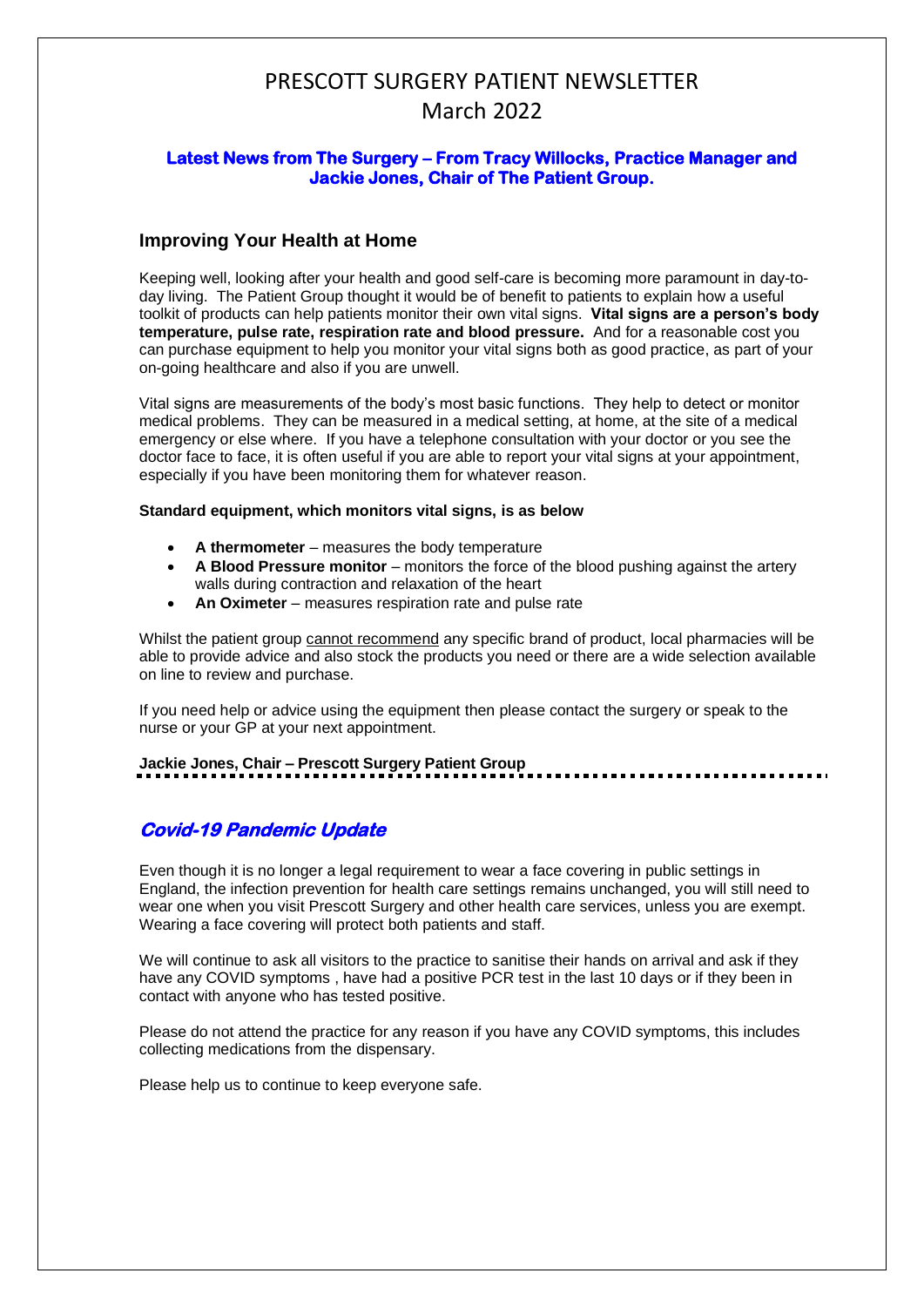# **News From The Dispensary**

We are delighted to announce we have appointed a new member of staff to our dispensary. **Sarah Hill will be joining us on 21st March.** 

### **Telephone system**

We have been made aware at the Practice, that there have been issues with our telephone system. On occasions the telephone system is cutting patients off from the call before we have answered. We are working with our provider to look in to this. As soon as we know what the issue is and the solution we will provide an update.

**Please do contact the surgery if you have a medical need during our opening hours, Monday to Friday 08.30am-6.00pm. If you have a non-urgent medical query during the evening and weekends that cannot wait until the surgery re-opens, please call 111, this service is available 24 hours**.

**If you have a medical emergency, please dial 999**

**\*\*\*\*\*\*\*\*\*\*\*\*\*\*\*\*\*\*\*\*\*\*\*\*\*\*\*\*\*\*\*\*\*\*\*\*\*\*\*\*\*\*\*\*\*\*\*\*\*\*\*\*\*\*\*\*\*\*\*\*\*\*\*\*\*\*\*\*\*\*\*\*\*\*\*\*\*\*\*\*\*\*\*\*\*\*\*\*\*\*\*\*\*\*\*\*\*\*\*\*\*\*\*\*\*\*\*\*\*\*\*\*\*\*\*\*\*\*\*\*\*\*\*\*\*\***

# **Spotlight on**



Each newsletter and subject to space, the practice intends to introduce you to the work of a various members of the team. This month we are focusing on our Primary Care Network team of Allied Health care professionals. First Contact Physiotherapist's, Social Prescriber's and Clinical Pharmacist's all support Prescott Surgery patients. Here is an introduction to who they are and what they do.

\*\*\*\*\*\*\*\*\*\*\*\*

### *Spotlight on……Joe Smith, First Contact Physiotherapist*

*My name is Joe Smith and I am a First Contact Practitioner or First Contact Physiotherapist (FCP) for six rural Shrewsbury practices. I specialise in musculoskeletal issues including joint pains and problems, back and neck pain and muscle strains. I help to manage patients in the pathway that may require further investigation or surgery, or simply advise on appropriate management of a given condition. Although my background is in Physiotherapy, I do not provide a Physiotherapy service for patients; if this is required then a patient will be referred onwards to the physiotherapy service. My main responsibility is to assess, triage (manage based on severity), and advise or refer onwards if needed. This helps to save the GPs some time with their caseloads, as approximately 30% of consultations are in relation to joint pains or problems.*

*I have worked in both the private and NHS settings, including Pulmonary rehabilitation, Orthopaedics, Acute Stroke, Musculoskeletal outpatients in both the NHS and also in a specialist sports and orthopaedic clinic. I have also worked in Rugby teams providing sports Physiotherapy, and helped high-level athletes competing in gymnastics, triathlons and motor sport. I currently also work part time in the hospital within Orthopaedics and the stroke ward. On a personal level I enjoy hill running with my dog, going to the gym, Rugby and martial arts.*

\*\*\*\*\*\*\*\*\*\*\*\*